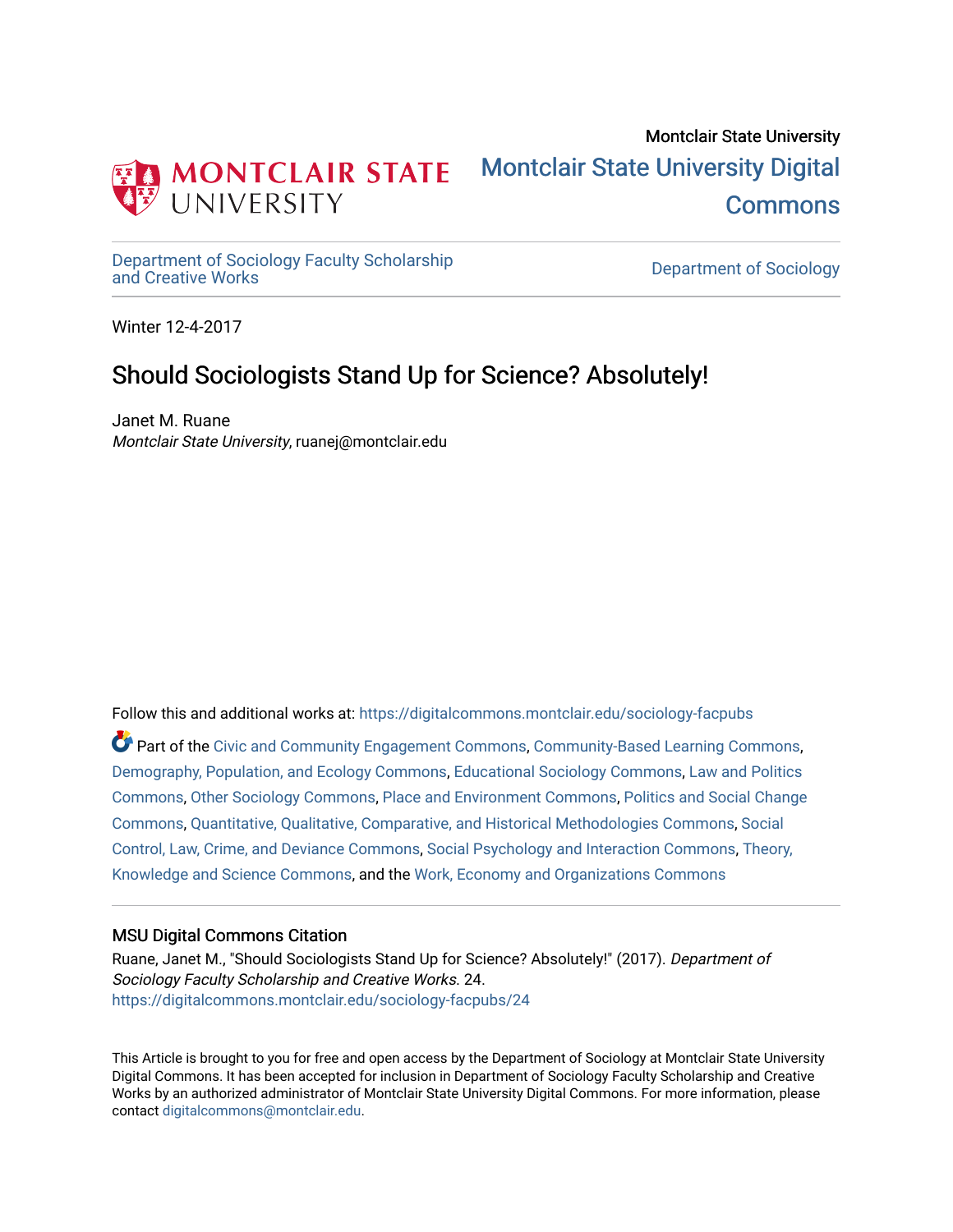See discussions, stats, and author profiles for this publication at: [https://www.researchgate.net/publication/321532078](https://www.researchgate.net/publication/321532078_Should_Sociologists_Stand_Up_for_Science_Absolutely?enrichId=rgreq-3dedeb629c26d14e62bdc5e34e807eea-XXX&enrichSource=Y292ZXJQYWdlOzMyMTUzMjA3ODtBUzo3MjU0NzkzMDA1NTA2NTlAMTU0OTk3OTE1MjExOQ%3D%3D&el=1_x_2&_esc=publicationCoverPdf)

## [Should Sociologists Stand Up for Science? Absolutely!](https://www.researchgate.net/publication/321532078_Should_Sociologists_Stand_Up_for_Science_Absolutely?enrichId=rgreq-3dedeb629c26d14e62bdc5e34e807eea-XXX&enrichSource=Y292ZXJQYWdlOzMyMTUzMjA3ODtBUzo3MjU0NzkzMDA1NTA2NTlAMTU0OTk3OTE1MjExOQ%3D%3D&el=1_x_3&_esc=publicationCoverPdf)

**Article** in Sociological Forum · December 2017 DOI: 10.1111/socf.12394

| CITATIONS<br>8 |                                                                             | READS<br>21 |
|----------------|-----------------------------------------------------------------------------|-------------|
| 1 author:      | Janet M. Ruane<br>Montclair State University<br>4 PUBLICATIONS 19 CITATIONS |             |
|                | SEE PROFILE                                                                 |             |

All content following this page was uploaded by [Janet M. Ruane](https://www.researchgate.net/profile/Janet_Ruane?enrichId=rgreq-3dedeb629c26d14e62bdc5e34e807eea-XXX&enrichSource=Y292ZXJQYWdlOzMyMTUzMjA3ODtBUzo3MjU0NzkzMDA1NTA2NTlAMTU0OTk3OTE1MjExOQ%3D%3D&el=1_x_10&_esc=publicationCoverPdf) on 12 February 2019.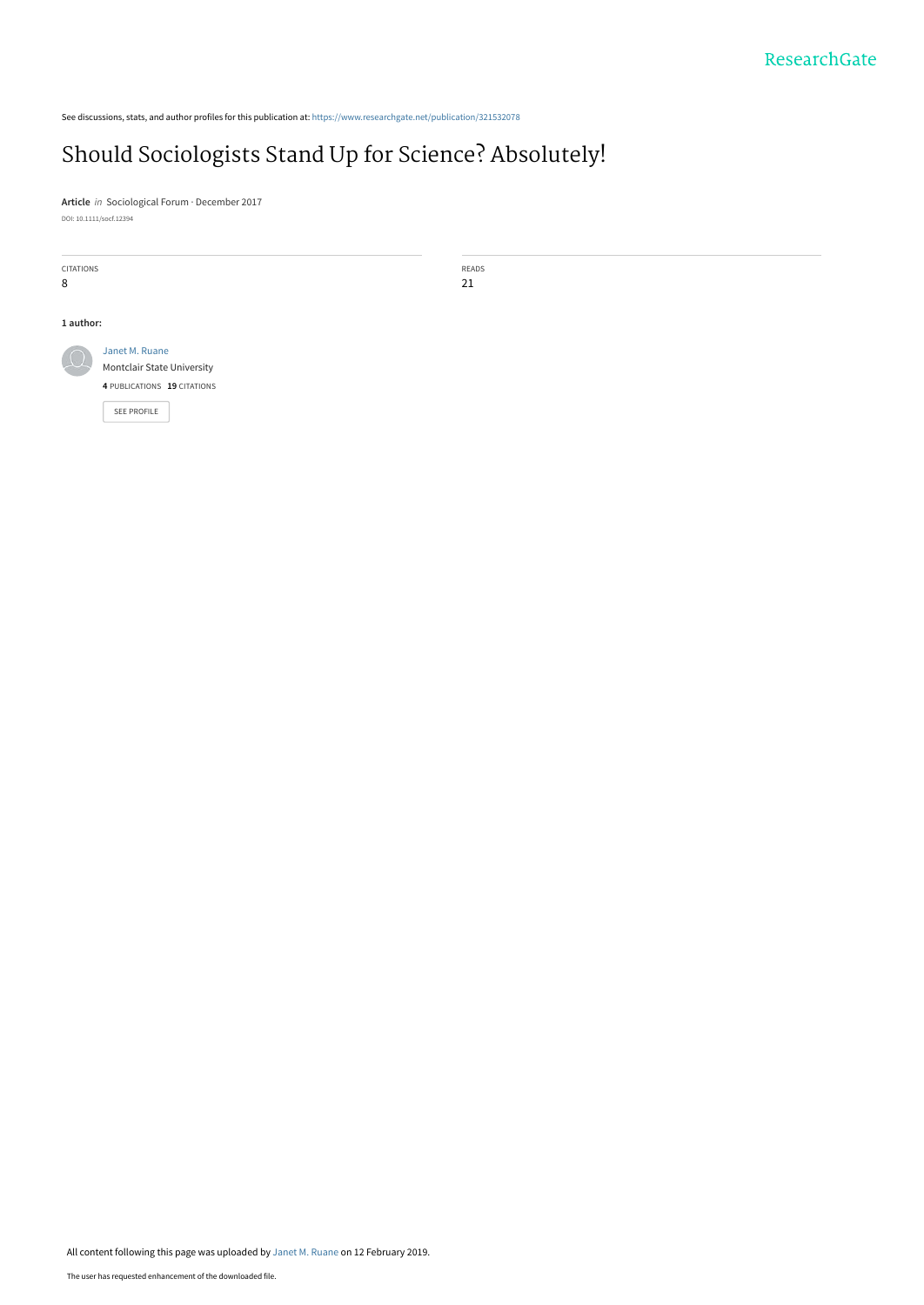# **Sociological Forum**

Sociological Forum, Vol. 33, No. 1, March 2018 DOI: 10.1111/socf.12394 © 2017 Eastern Sociological Society

The Forum

## Should Sociologists Stand Up for Science? Absolutely!<sup>1</sup>

Janet M. Ruane<sup>2</sup>

Standing up for science is part of sociology's mission as a social science. Standing up is also consistent with our field's ethical obligation to identify and avoid research compromised by conflict of interests.

KEYWORDS: controversy; politics; power; public opinion; science; trust in science.

In "Out of the Labs and into the Streets: Scientists Get Political," MacKendrick (2017) asks if sociologists should "stand up for science." I ask, "How could we do anything but?"

Science is dedicated to finding empirical evidence that serves the search for truth about our world. Sociology, as a social science, is equally dedicated to this task—finding the empirical evidence of the truths about our social reality. If we are not on board with the data-based mission of science, we can't call our discipline a social science.

Perhaps the more discerning question is whether sociology should stand up for science's speaking truth to power. This is, after all, the question that gets us to the heart of the issue: the dustup over mixing science and politics. To be sure, mixing politics and science has always been a risky and, some might argue, foolish endeavor. (Galileo and Einstein offer some prime examples of the backlash that can await scientists who butt heads with power.) But the costs of not speaking truth to power, especially today, may be far too high to endure. The most obvious case in point, of course, is the "debate" over the science of climate change. The failure to respect and listen to the scientific community about the facts of climate change will wreak severe geographical, environmental, social, and economic consequences. The longer we delay, the greater the costs. No society can afford to wait.

A decade ago, a study by the Global Development and Environment Institute at Tufts University estimated the annual cost of ignoring climate change at \$20 trillion (Legum 2006). A 2014 report by the Council of Economic Advisers warned that a rise of mean global temps from 2 to 3 degrees Celsius would result in annual

<sup>&</sup>lt;sup>1</sup>Editor's Note: This essay is one of six articles written in response to MacKendrick (2017). For other responses, see Brulle (2017), Fisher (2017), Frickel (2017), Shostak (2017), and Whooley (2017).

<sup>2</sup> Department of Sociology Montclair State University 1 Normal Avenue, Montclair New Jersey 07043.; e-mail: ruanej@mail.montclair.edu.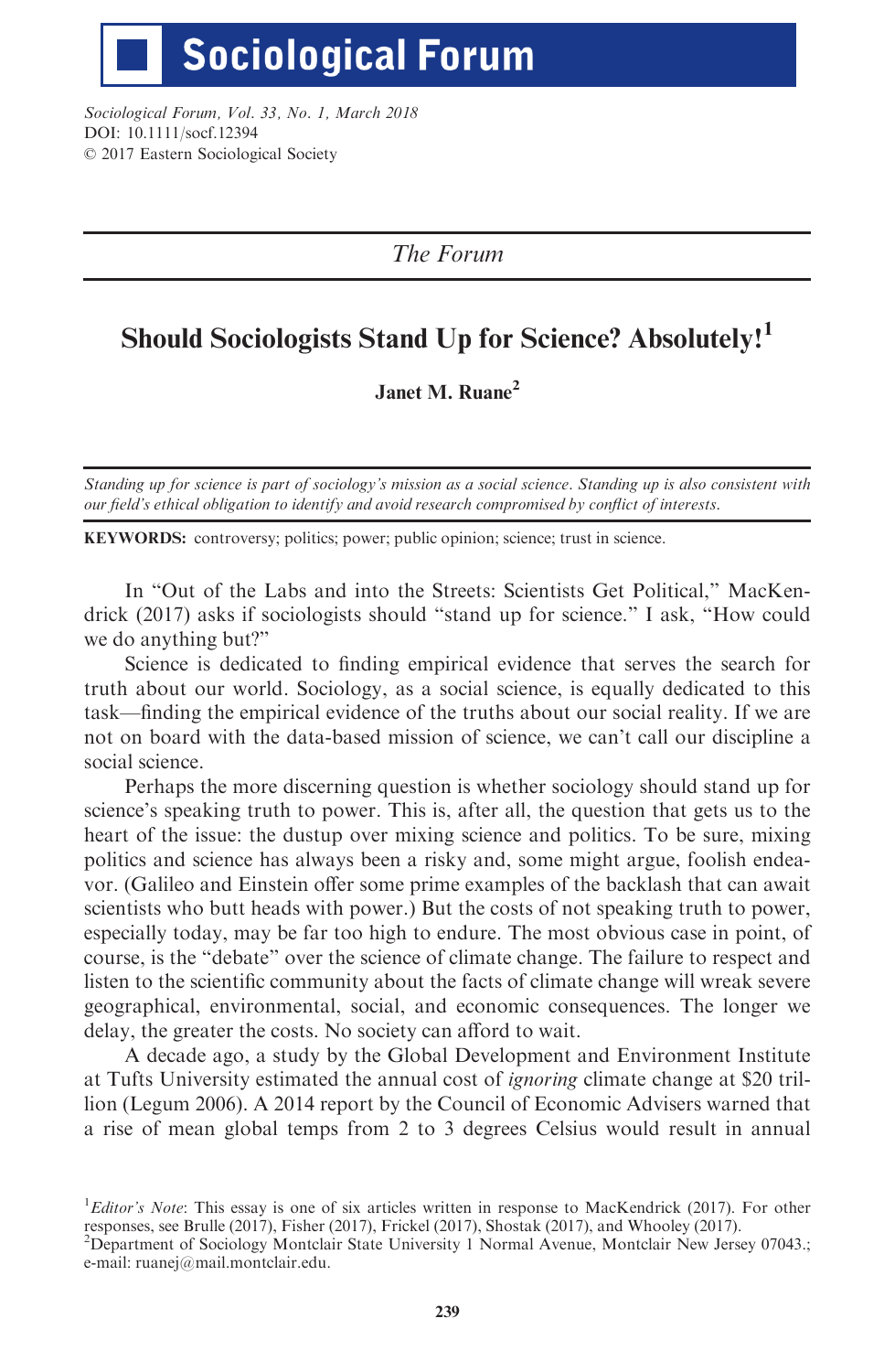additional damages of .9% of global economic output. A rise of temps from 3 to 4 degrees would produce additional annual costs of 1.2% of global economic output (Furman and Podesta 2014). With increasing occurrences of severe weather events and improving scientific research on climate change, the estimates of adaptive costs are doubling and tripling every few years for developing nations. Indeed, a United Nations Environment Programme Report puts the estimate of maximum annual financial needs for developing nations at \$300 billion by 2050 (Dougherty-Choux 2015). Other researchers estimate that economic costs of delayed mitigation will be great for both rich and poor nations and project a 23% drop in global incomes by 2100 (Geiling 2015). The Environmental Protection Agency estimates that the United States will see a \$180 billion loss due to water shortages by the end of the century (Davenport 2015).

Our ability to effectively respond to climate change will depend on our willingness to "tap" and trust the scientific community. Consider, for instance, Neil deGrasse Tyson's recent call for scientists and engineers to figure out how to harness the cyclonic energy of hurricanes in order to "power" affected areas through the storm (Garfield 2017). But trusting science is something we have been less willing to do since the 1960s (Ruane 2017). Polling data tell us that Americans who have a great deal of trust in people running our scientific institutions has held at a relatively low rate (about 40%) since the 1970s. A significant number of Americans today remain skeptical that science is using the "best available data" when it comes to such issues as climate change or genetically modified food (Rainie 2017). (Collins [2014] has argued that this shift in public opinion regarding the superior status of science as a source of valid, trustworthy knowledge can be traced to the publication of Kuhn's The Structure of Scientific Revolutions.) Given these conditions, it is easy to see how society is primed today for the current science/politics battle.

But does sociology have an obligation to take a stand in this battle? As MacKendrick alludes, sociology is a field that is already "short" on status in the view of some of the public as well as in the view of some funding agencies. We are often accused of promoting biased, political, or even frivolous research. So do we really want to stick out our necks for a political battle, especially in today's hyperpartisan environment? Again, I have to say how can we not do so? Sociology has a long tradition of studying the many manifestations and dynamics of power. Indeed, we could say that the study of power is in our wheelhouse. The current fake news controversy is just the latest example of how ideas and truth are often the first casualties of power plays. These political battles will be waged with or without us. To be clear, the battle is not so much about science taking on politics as much as it is politics attacking science. For the last several decades, interest groups looking to advance their interests and consolidate their power have elected to do battle with science. Vested interest research is pursued by organizations wanting to "use" science in the service of a mission that is very different from the "truth" mission of science. The vested interest research mission is to *persuade* consumers of information and advance a political agenda. But the scientific enterprise with its inherent skepticism, its reliance on empirical evidence, and its insistence on the public sharing of that evidence has an obligation to assess and challenge vested interest research. Sociology as a social science shares this commitment. And as a discipline,